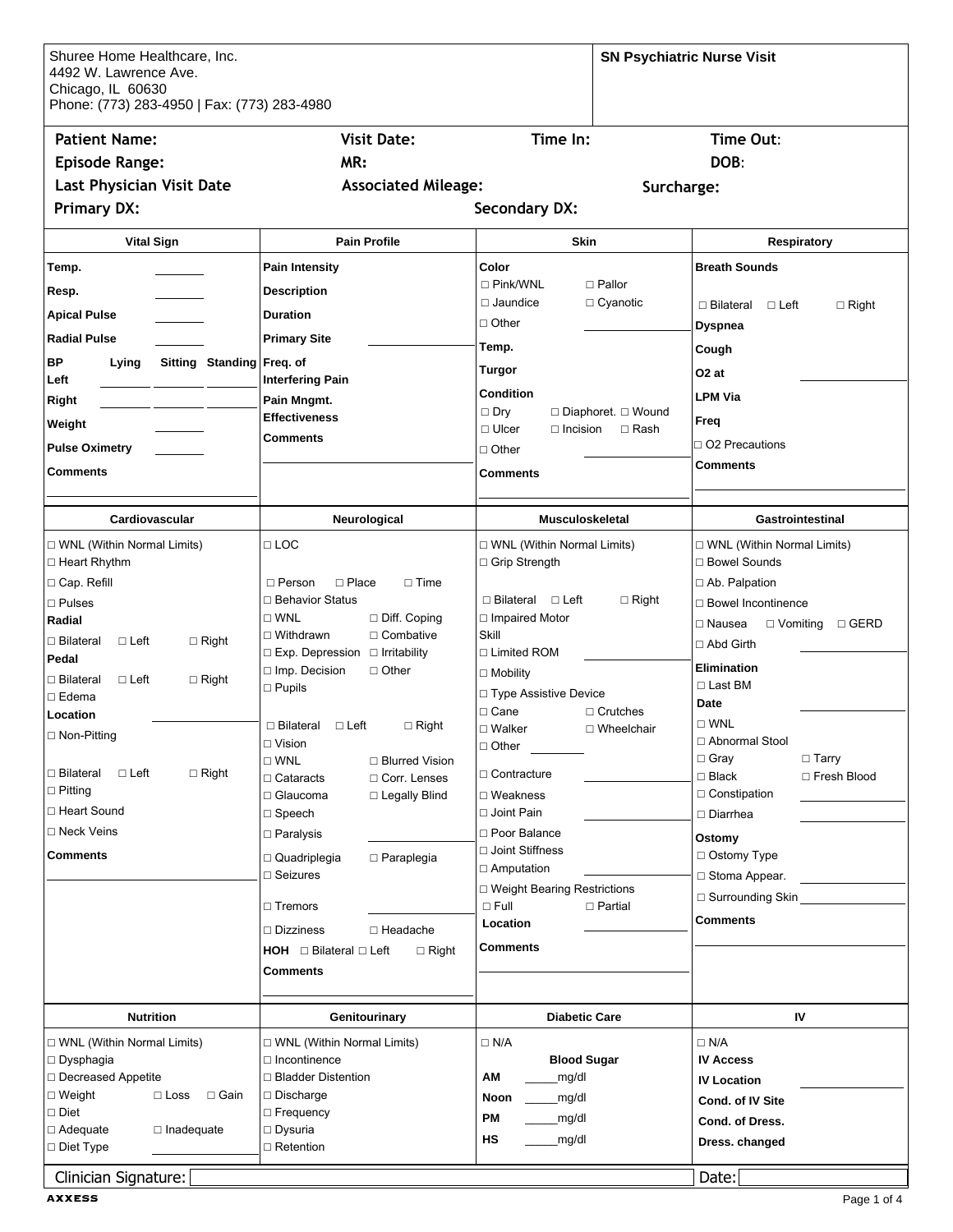| Shuree Home Healthcare, Inc.<br>4492 W. Lawrence Ave.<br>Chicago, IL 60630<br>Phone: (773) 283-4950   Fax: (773) 283-4980 |                                                        |                                                                                        | <b>SN Psychiatric Nurse Visit</b>                     |
|---------------------------------------------------------------------------------------------------------------------------|--------------------------------------------------------|----------------------------------------------------------------------------------------|-------------------------------------------------------|
| <b>Patient Name:</b>                                                                                                      | <b>Visit Date:</b>                                     | Time In:                                                                               | Time Out:                                             |
| <b>Episode Range:</b>                                                                                                     | MR:                                                    |                                                                                        | DOB:                                                  |
| Last Physician Visit Date                                                                                                 | <b>Associated Mileage:</b>                             | Surcharge:                                                                             |                                                       |
|                                                                                                                           |                                                        | <b>Secondary DX:</b>                                                                   |                                                       |
| <b>Primary DX:</b>                                                                                                        |                                                        |                                                                                        |                                                       |
| <b>Nutrition</b>                                                                                                          | Genitourinary                                          | <b>Diabetic Care</b>                                                                   | IV                                                    |
| □ Enteral Feeding<br>$\Box$ NG<br>$\square$ PEG<br>$\Box$ Dobhoff<br>□ Tube Placement Checked                             | $\Box$ Urgency<br>$\Box$ Oliguria<br>□ Catheter/Device | Performed by<br>Site $\square$ Left $\square$ Right<br><b>Diabetic Management</b>      | this visit<br><b>Flush</b><br>$\Box$ Yes<br>$\Box$ No |
| $\Box$ Residual                                                                                                           |                                                        | Oral Hypogly.<br>$\Box$ Diet                                                           | flushed with _____/ml of                              |
| Checked                                                                                                                   | <b>Last Changed</b>                                    | $\Box$ Exercise<br>$\Box$ Insulin                                                      |                                                       |
| <b>Comments</b>                                                                                                           | _ml<br>□ Urine                                         | <b>Insulin Administered by</b><br>$\Box$ Pt<br>$\Box$ CG<br>$\Box$ N/A<br>$\square$ SN | <b>Comments</b>                                       |
|                                                                                                                           | □ Clear<br>$\Box$ Cloudy                               | S&S of Hyperglycemia                                                                   |                                                       |
|                                                                                                                           | $\Box$ Odorous<br>$\Box$ Sediment                      | $\Box$ Fatigue<br>□ Blurred Vision                                                     |                                                       |
|                                                                                                                           | □ Hematuria<br>$\Box$ Other                            | $\Box$ Polydipsia<br>□ Polyuria                                                        |                                                       |
|                                                                                                                           | <b>Comments</b>                                        | $\Box$ Polyphagia<br>$\Box$ Other $\_\_$                                               |                                                       |
|                                                                                                                           |                                                        | S&S of Hypoglycemia<br>$\Box$ Anxious<br>$\Box$ Dizziness                              |                                                       |
|                                                                                                                           |                                                        | □ Fatigue<br>□ Perspiration                                                            |                                                       |
|                                                                                                                           |                                                        | $\Box$ Weakness<br>$\Box$ Other $\qquad \qquad$                                        |                                                       |
|                                                                                                                           |                                                        | <b>Insulin</b>                                                                         |                                                       |
|                                                                                                                           |                                                        | Dose Site Route<br>Type                                                                |                                                       |
|                                                                                                                           |                                                        |                                                                                        |                                                       |
|                                                                                                                           |                                                        |                                                                                        |                                                       |
|                                                                                                                           |                                                        | <b>Comments</b>                                                                        |                                                       |
| <b>Infection Control</b>                                                                                                  | <b>Mental Status</b>                                   | <b>Patient/Family Teachings</b>                                                        | <b>Mood/Affect</b>                                    |
| □ Universal Precautions Observed                                                                                          | <b>Overall Mental</b>                                  | □ Medication Regime                                                                    | <b>Overall Mood</b>                                   |
| □ Sharps/Waste Disposal                                                                                                   | <b>Status</b>                                          | □ Action/Side Effects:                                                                 | <b>Status</b>                                         |
| New infection<br>$\Box$ Yes<br>$\Box$ No                                                                                  | Level of                                               |                                                                                        | $\Box$ Flat<br>$\Box$ Depressed                       |
| <b>Comments</b>                                                                                                           | <b>Consiousness</b>                                    | □ S/S Disease Process:                                                                 | $\Box$ Agitated<br>□ Combative                        |
|                                                                                                                           | <b>Hallucinations/Delusions</b>                        |                                                                                        | $\Box$ Anxious<br>$\square$ Negative                  |
|                                                                                                                           | $\Box$ Yes<br>$\Box$ No                                | □ S/S of Complications:                                                                | <b>Comments</b>                                       |
|                                                                                                                           | <b>Suicidal Tendencies</b><br>$\Box$ Yes<br>$\Box$ No  | □ Extrapyramidal Symptoms                                                              |                                                       |
|                                                                                                                           | <b>Extrapyramidal SX</b>                               | □ Safety Measures                                                                      |                                                       |
|                                                                                                                           | $\Box$ Yes<br>$\Box$ No                                | □ Relaxation Techniques                                                                |                                                       |
|                                                                                                                           | Oriented                                               | <b>Nutrition</b>                                                                       |                                                       |
|                                                                                                                           | $\Box$ Place<br>$\Box$ Time<br>$\Box$ Person           | $\Box$ Diet:                                                                           |                                                       |
|                                                                                                                           | <b>Insight PT/Family</b>                               |                                                                                        |                                                       |
|                                                                                                                           | <b>Comments</b>                                        | □ Proper Fluid Intake                                                                  |                                                       |
|                                                                                                                           |                                                        | <b>Therapy Provided</b>                                                                |                                                       |
|                                                                                                                           |                                                        | □ Supportive<br>$\Box$ Reality                                                         |                                                       |
|                                                                                                                           |                                                        | <b>Comments</b>                                                                        |                                                       |
|                                                                                                                           | <b>Homebound Status</b>                                |                                                                                        | Communication                                         |
|                                                                                                                           |                                                        |                                                                                        |                                                       |
| $\Box$ N/A<br>$\Box$ Exhibits considerable & taxing effort to leave home                                                  |                                                        | <b>Overall Communication Status</b>                                                    |                                                       |
| □ Requires the assistance of another to get up and moving safely                                                          |                                                        | <b>Socialization</b>                                                                   |                                                       |
| □ Severe Dyspnea                                                                                                          |                                                        | <b>Somatization</b>                                                                    |                                                       |
| □ Unable to safely leave home unassisted                                                                                  |                                                        | <b>Ventilates Feelings</b>                                                             |                                                       |
| Clinician Signature:                                                                                                      |                                                        |                                                                                        | Date:                                                 |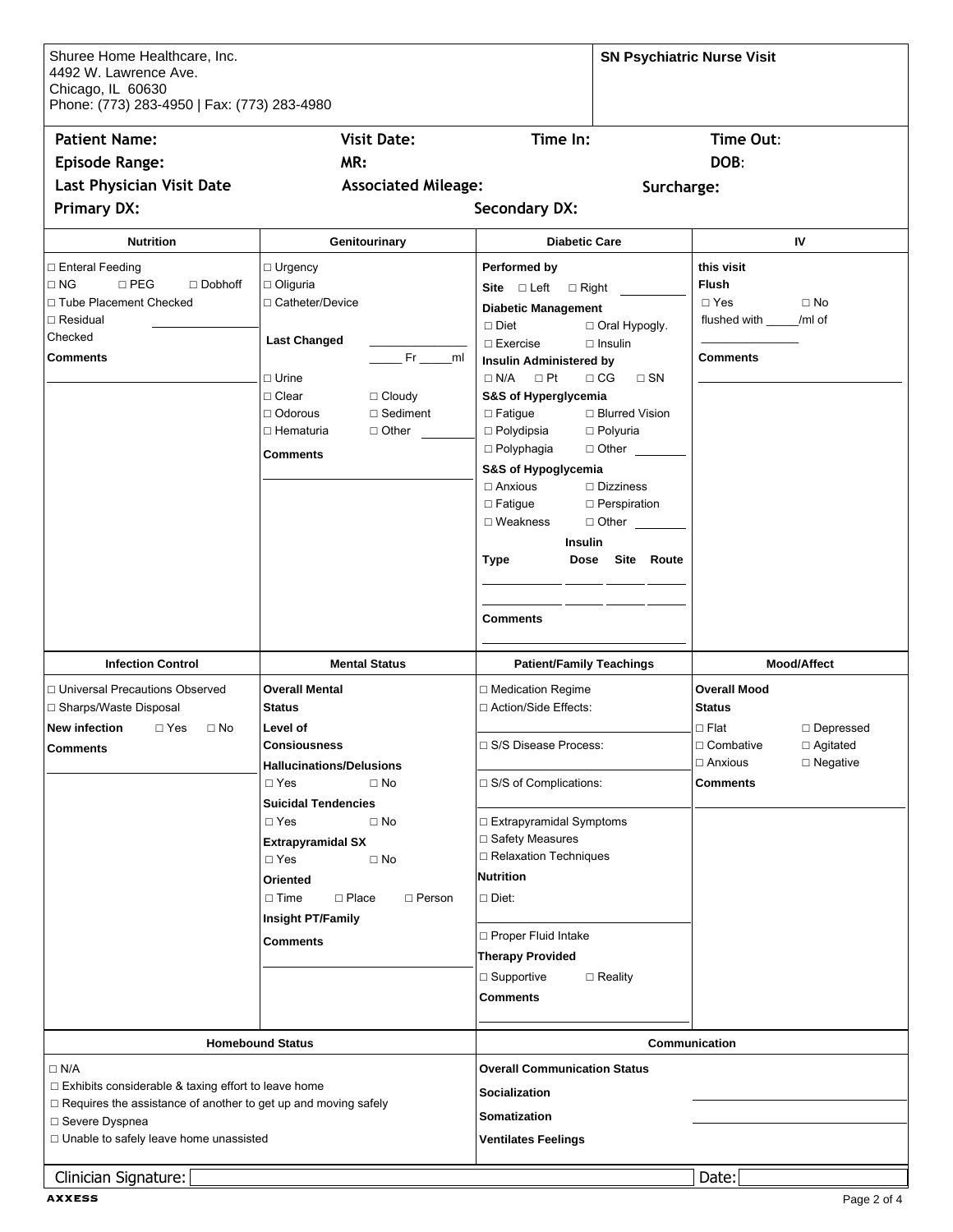| Shuree Home Healthcare, Inc.<br>4492 W. Lawrence Ave.<br>Chicago, IL 60630<br>Phone: (773) 283-4950   Fax: (773) 283-4980                                                       |                    |                                                        |                                        | <b>SN Psychiatric Nurse Visit</b>                 |  |
|---------------------------------------------------------------------------------------------------------------------------------------------------------------------------------|--------------------|--------------------------------------------------------|----------------------------------------|---------------------------------------------------|--|
| <b>Patient Name:</b>                                                                                                                                                            |                    | <b>Visit Date:</b>                                     | Time In:                               | Time Out:                                         |  |
| <b>Episode Range:</b>                                                                                                                                                           |                    | MR:                                                    |                                        | DOB:                                              |  |
| <b>Last Physician Visit Date</b>                                                                                                                                                |                    | <b>Associated Mileage:</b>                             |                                        | Surcharge:                                        |  |
| <b>Primary DX:</b>                                                                                                                                                              |                    |                                                        | <b>Secondary DX:</b>                   |                                                   |  |
|                                                                                                                                                                                 |                    |                                                        |                                        |                                                   |  |
| <b>Homebound Status</b><br>$\Box$ Unsafe to leave home due to cognitive or psychiatric impairments<br>$\Box$ Unable to leave home due to medical restriction(s)<br>$\Box$ Other |                    | <b>Comments</b>                                        | Communication                          |                                                   |  |
| <b>Home Environment</b>                                                                                                                                                         |                    |                                                        |                                        |                                                   |  |
| <b>ADL Level</b>                                                                                                                                                                |                    |                                                        | <b>Care Coordination</b>               |                                                   |  |
| <b>Overall ADL Level</b>                                                                                                                                                        |                    |                                                        | <b>Care Coordination with</b>          |                                                   |  |
| <b>Dressing</b>                                                                                                                                                                 |                    |                                                        | $\Box$ SN<br>$\square$ MSW             | $\Box$ PT<br>$\Box$ ST<br>$\Box$ HHA<br>$\Box$ MD |  |
| <b>Motivation</b>                                                                                                                                                               |                    |                                                        | $\Box$ Other                           |                                                   |  |
| <b>Personal Hygiene</b>                                                                                                                                                         |                    |                                                        |                                        |                                                   |  |
| <b>Sleeping Habits</b>                                                                                                                                                          |                    |                                                        | Regarding                              |                                                   |  |
| <b>Comments</b>                                                                                                                                                                 |                    |                                                        |                                        |                                                   |  |
|                                                                                                                                                                                 |                    |                                                        |                                        |                                                   |  |
| <b>Care Plan</b>                                                                                                                                                                |                    |                                                        | <b>Discharge Planning</b>              |                                                   |  |
| <b>Care Plan</b>                                                                                                                                                                |                    |                                                        | <b>Discharge Planning Discussed</b>    |                                                   |  |
| <b>Goals Progress</b>                                                                                                                                                           |                    |                                                        | $\square$ Yes<br>$\Box$ No             |                                                   |  |
| New/Change Orders/Care Plan                                                                                                                                                     |                    |                                                        | Discharge Plan w/                      |                                                   |  |
| $\Box$ Yes<br>$\square$ No                                                                                                                                                      |                    |                                                        | Discharge Reason                       |                                                   |  |
| <b>Comments</b>                                                                                                                                                                 |                    |                                                        | <b>Physician Notified of Discharge</b> |                                                   |  |
|                                                                                                                                                                                 |                    |                                                        | $\Box$ Yes<br>$\Box$ No                |                                                   |  |
|                                                                                                                                                                                 |                    | □ Patient received discharge notice<br><b>Comments</b> |                                        |                                                   |  |
| Rapport                                                                                                                                                                         |                    |                                                        | <b>Nutrition Status</b>                | <b>G.I. Bowel Functions</b>                       |  |
| <b>Patient with Family</b>                                                                                                                                                      |                    | <b>Appetite</b>                                        |                                        | <b>Status</b>                                     |  |
| <b>Family with Patient</b>                                                                                                                                                      |                    | <b>Fluid Intake</b>                                    |                                        | <b>Cathartic Required</b>                         |  |
| <b>Patient with RN</b>                                                                                                                                                          |                    | <b>Comments</b>                                        |                                        | $\square$ Yes<br>$\square$ No                     |  |
| Family with RN                                                                                                                                                                  |                    |                                                        |                                        | <b>Comments</b>                                   |  |
| <b>Comments</b>                                                                                                                                                                 |                    |                                                        |                                        |                                                   |  |
| Phlebotomy                                                                                                                                                                      |                    |                                                        | <b>Supervisory Visit</b>               |                                                   |  |
| $\Box$ N/A                                                                                                                                                                      |                    |                                                        | $\Box$ N/A                             |                                                   |  |
| Labs                                                                                                                                                                            |                    |                                                        | □ LVN present                          |                                                   |  |
| Venipuncture                                                                                                                                                                    | (# of attempts) to |                                                        | □ HHA present                          |                                                   |  |
|                                                                                                                                                                                 | (site) with        |                                                        | <b>Comments</b>                        |                                                   |  |
| ga. needle/vacutainer using<br>aseptic technique. Applied pressure for                                                                                                          |                    |                                                        |                                        |                                                   |  |
| minutes.                                                                                                                                                                        |                    |                                                        |                                        |                                                   |  |
| □ Pt tolerated procedure<br>$\Box$ No bruising                                                                                                                                  |                    |                                                        |                                        |                                                   |  |
| □ No bleeding                                                                                                                                                                   | □ Sharps Disposal  |                                                        |                                        |                                                   |  |
| Delivered to<br>$\square$ Lab                                                                                                                                                   |                    |                                                        |                                        |                                                   |  |
| $\Box$ Hospital<br>$\square$ MD<br>$\Box$ Other                                                                                                                                 |                    |                                                        |                                        |                                                   |  |
|                                                                                                                                                                                 |                    |                                                        |                                        |                                                   |  |
| Clinician Signature:                                                                                                                                                            |                    |                                                        |                                        | Date:                                             |  |